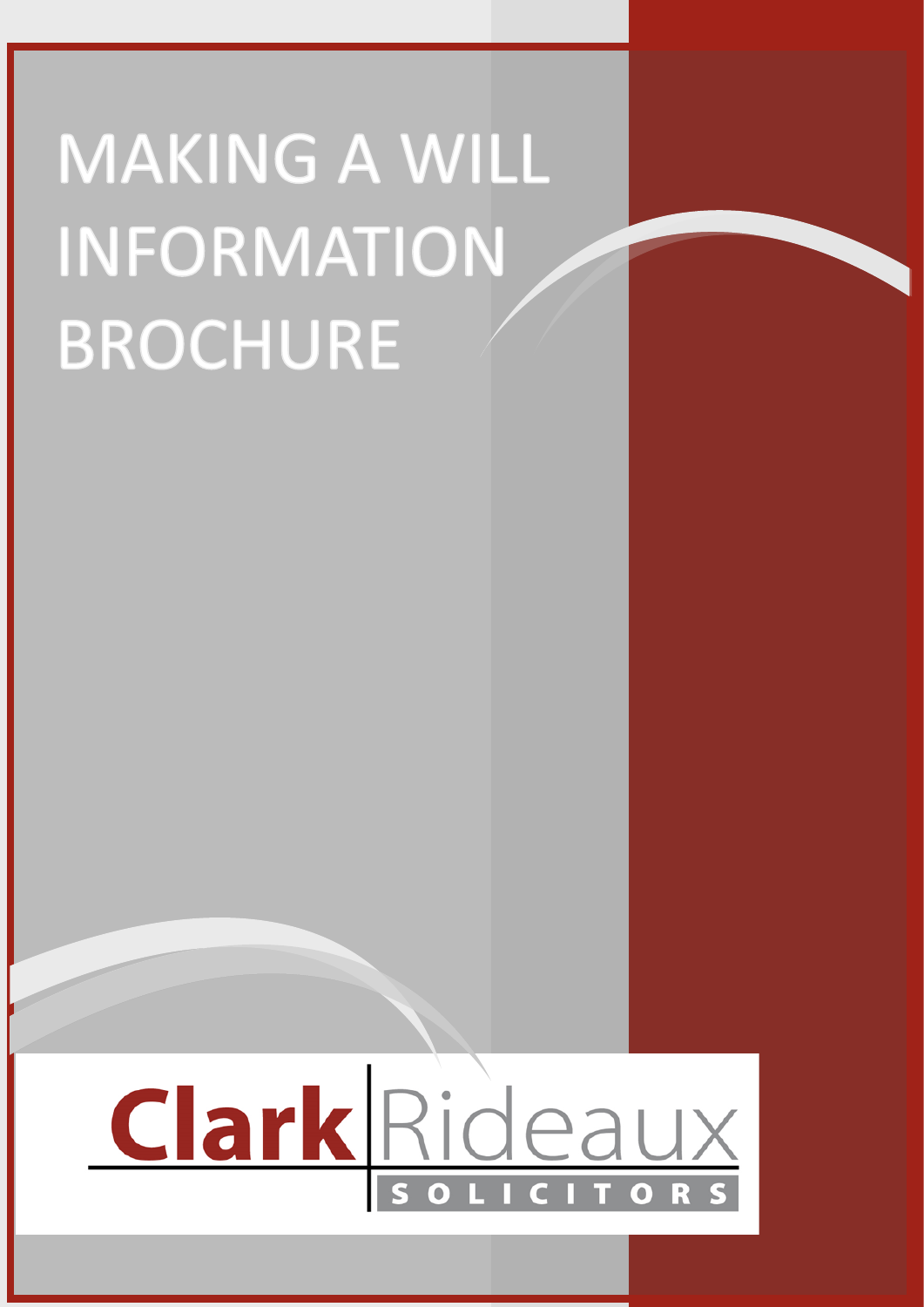It's a legal document that sets out your instructions for the distribution of your assets after your death. Having a clear, legally valid, and up-to-date will is the best way to ensure that your assets are protected and distributed according to your wishes.

#### **What happens if you die without a valid will?**

Your assets may not go where you would like as a standard formula is used to distribute your property and possessions. Usually, this means all your assets will pass to your spouse or children. But the situation becomes much more complex if you have a legal spouse and a de facto spouse (i.e. you've separated and have a new unmarried partner), if you have children from different relationships, or if you die with no spouse and no children. The court's formula usually also only lets your family members inherit from you. So having a valid will is vital if you want to leave gifts to friends or charities.

#### **Can you change your Will if you change your mind?**

As long as you have mental capacity you can change your will at any time . However, you cannot change your will by crossing out something in your will and initialling it, or writing something different in its place. You must make a new will or a codicil (a separate document in which you make a change to your will) which will need to be signed and witnessed in the same way as when you made your will. It is usually best to just make a completely new will.

#### **What happens if you marry or divorce?**

Generally, getting married cancels the terms of any will you've previously drawn up, but there are exceptions. If you divorce, it cancels any gift you made to your former spouse under your will. It also cancels their appointment as trustee, executor or guardian under your will, except as trustee for property left to any children. You should always make a new will if you marry, divorce, or separate.

#### **Are all assets "estate" assets?**

No, not all assets that you may think are yours to give are considered to be "estate" assets. Only assets which we own in our own individual name are "estate" assets which are capable of being distributed through our will.

Some examples of these types of assets are:

- Family Discretionary Trust;
- Assets owned in joint names (i.e. real estate held as joint tenants or bank accounts);
- Family run company or business; and
- Superannuation funds.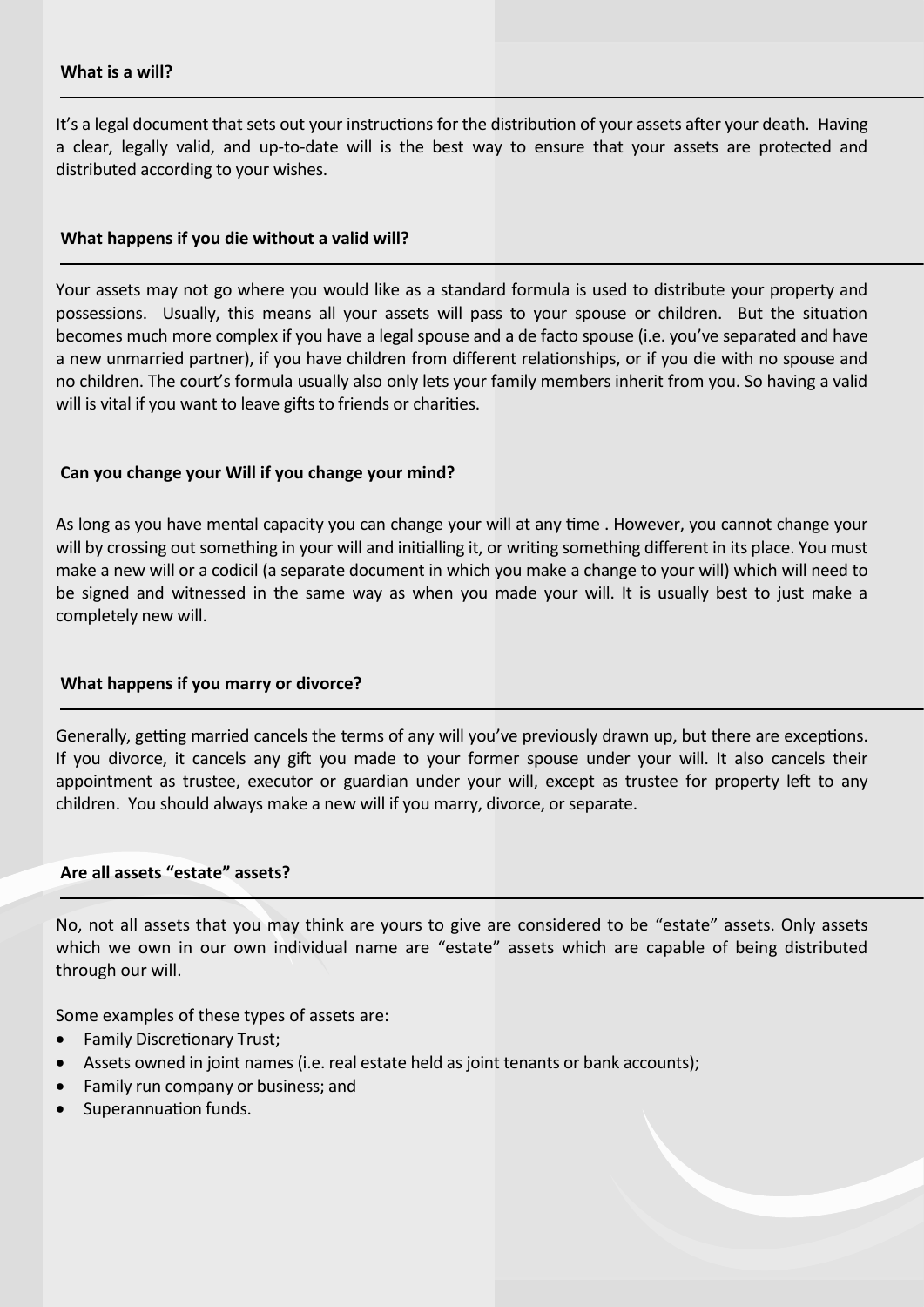Most people hold life assurance policies (death cover) and there is normally a death component attached to your superannuation policy as well as the amount of the fund. These policies will often not form part of your estate assets and are paid to your dependents or a nominated beneficiary.

You should contact your insurance company or the institution that holds your super policy to see whether you have nominated any beneficiaries. We can provide you with advice once this information has been confirmed.

If you have a self-managed super fund we will need to see a copy of the super fund deed and get particulars of who the trustee is and the fund members. A super fund is a separate legal entity and is usually not affected by your death (i.e. it can continue provided members of the super fund are still alive). This can cause problems if you have children from previous marriages and want some or all of the assets that you hold in the super fund to go to them after your death.

#### **What to consider when making a will**

#### • **Assets and liabilities**

In order to properly consider, and make, recommendations in respect to your will, you should advise us of the details of your assets and liabilities. This includes any assets owned in the name of companies or trusts and also details of shares owned by you in both public and private companies and any interest in any partnership. It is important that all assets are identified and the ownership confirmed. It may be that we will have to conduct title and company searches to verify ownership.

#### • **Appointment of Executor/Executors/Trustee**

When you make a will you need to appoint an executor and trustee, who will handle your affairs when you die.

An executor's role is to identify and collect the assets owned by you at the date of death, to pay all debts and expenses and to then distribute the assets in accordance with the terms of your will.

Generally, a trustee administers any trusts set up in the will. This usually happens where you leave assets to people under the age of 18. Before you nominate someone as an executor or trustee, you should make sure they are comfortable taking on the responsibility you are giving them.

The person you appoint should be a trusted person, a person with time to undertake the task, someone of the same age or younger and a person (preferably) with some business sense. It can be your spouse, your next of kin, children, a professional person, or a trustee company.

We usually suggest the appointment of two executors/trustees (in case one predeceases you or is unwilling or otherwise unable to act). You may either appoint the two to act jointly, or alternatively, you may appoint one to act on their own but if unwilling or unable to act, then the second executor will then take over.

People usually choose one person to perform both the roles, but you can name different people as executor and trustee, and you can name as many executors as you like (although appointing more than two can complicate things).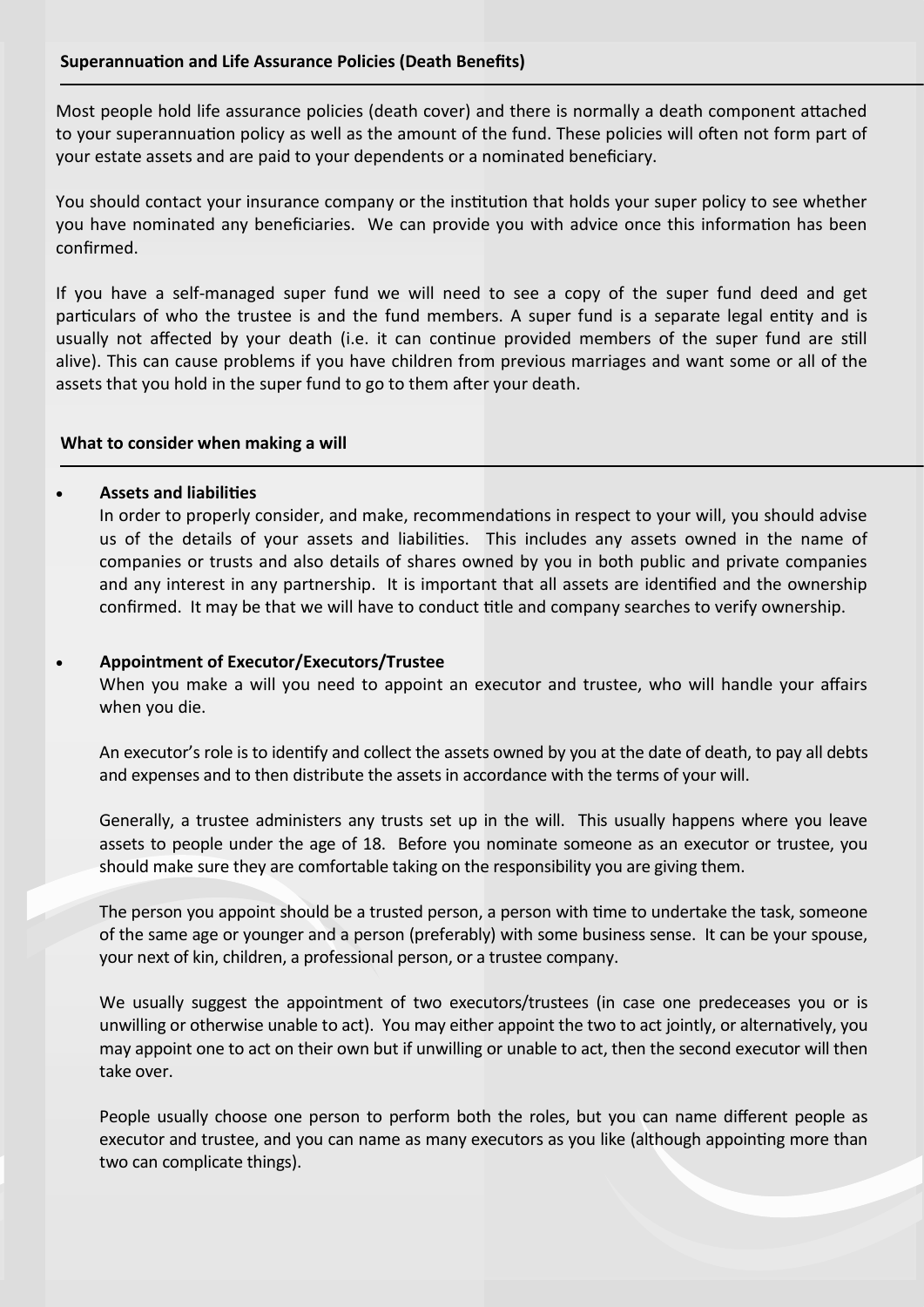The executor is entitled to commission for their 'pains and trouble' in administering the estate. This commission is awarded by the court considering the assets of the estate and the work done. Any entitlement should be noted in the will. There is a presumption that a next of kin who is a beneficiary and executor is not entitled to commission unless specified.

#### • **Beneficiaries and next of kin**

You should consider the persons whom you wish to benefit under your will and obtain full names and addresses.

If you wish to specifically exclude certain relatives, your executor may be faced with a challenge of your will under the *Succession Act* sections that provide for family provision. If this is the case, we recommend that a statement of reasons for such exclusion be prepared. We can discuss this with you if necessary.

#### • **Gifts**

Gifts to beneficiaries can take several forms; consider:

- $\Diamond$  specific gift of assets, e.g., particular items of jewellery, real estate, shares in family and public companies etc.;
- $\diamond$  specific gifts of cash;
- $\Diamond$  general gifts, for example, 'all my household chattels';
- life interest;
- $\Diamond$  gift of residue to A, B and C equally or in a particular proportion as shall survive you or if A should die before, then to X and so on;
- $\Diamond$  specific gifts to charities.

Depending upon the assets in your estate, it may be more tax effective if after making specific gifts that the residue of the your estate be left on trust by way of a testamentary discretionary trust.

A testamentary trust will is, in effect, a family discretionary trust established by your will allowing for discretionary distribution of income and capital to a number of named beneficiaries. We can give you further advice about this once we have been provided with full details of your assets and liabilities.

#### • **Your Business or Profession**

If you carry on business through a partnership or company you must consider how this affects your testamentary intentions. A separate partnership or shareholder agreement may be required.

### • **Family Trusts**

If you have effective control over a family or unit trust, we will need to explain to you how best to effect your intentions in relation to those trust assets. A copy of the trust deed should be provided for our consideration.

#### • **Disposal of your Remains**

This is not essential in a will. You may, however, have a particular wish as to the form of your funeral (e.g. Masonic; in a particular church) and burial (or cremation). These wishes are not binding on your executor but provide a firm indication of your wishes.